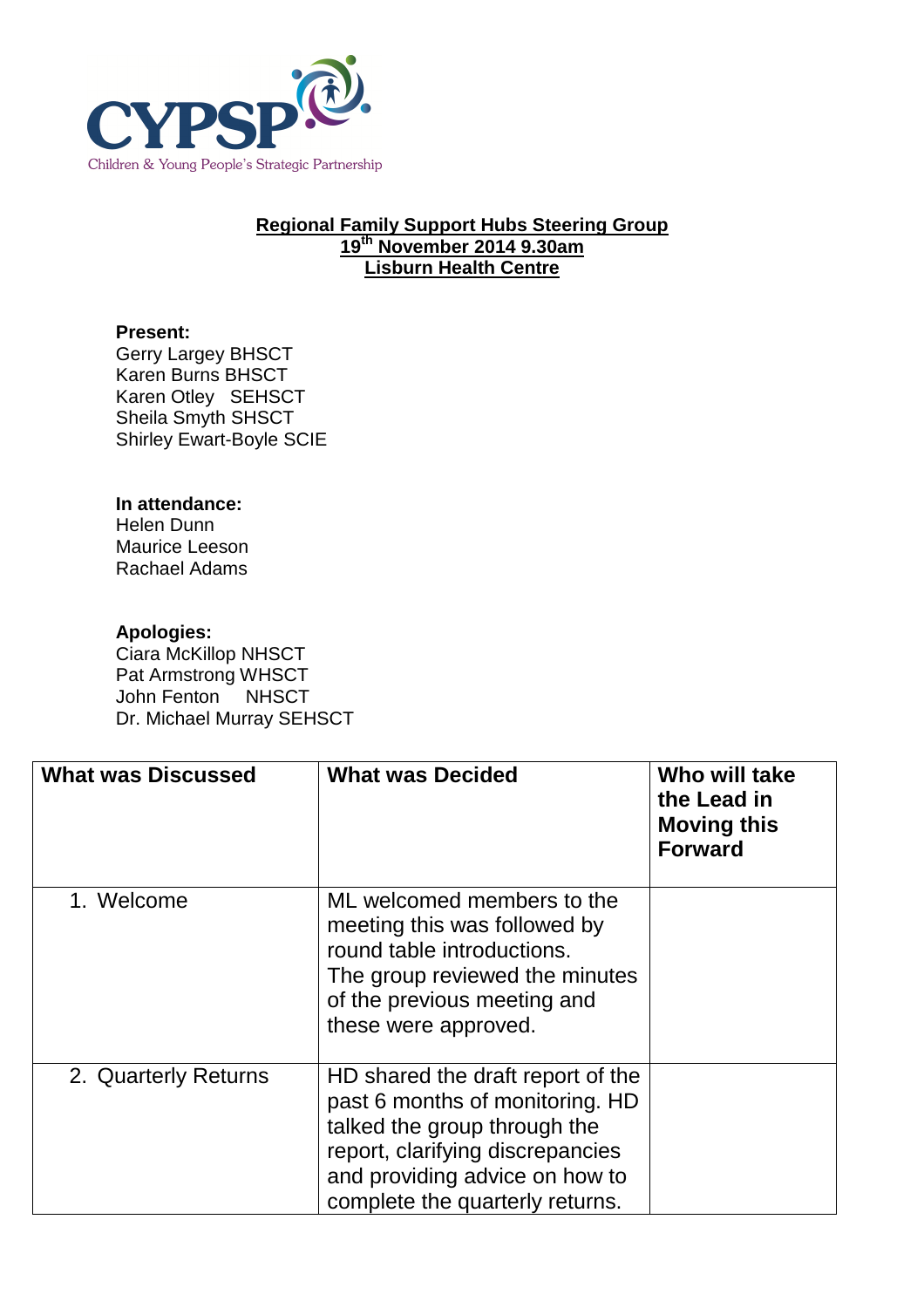| <b>What was Discussed</b> | <b>What was Decided</b>                                                                                                                                                                                                                                                                                                                                                 | Who will take<br>the Lead in<br><b>Moving this</b><br><b>Forward</b> |
|---------------------------|-------------------------------------------------------------------------------------------------------------------------------------------------------------------------------------------------------------------------------------------------------------------------------------------------------------------------------------------------------------------------|----------------------------------------------------------------------|
|                           | Further guidance on this will be<br>issued to Hub Co-ordinators to<br>ensure consistency across the<br>region.                                                                                                                                                                                                                                                          | <b>HD</b>                                                            |
|                           | There were particular problems<br>with the last section "outcomes<br>of services intervention" as it is<br>difficult to track positive and<br>negative outcomes.                                                                                                                                                                                                        |                                                                      |
|                           | The issue of who's responsibility<br>it is if attendees do not turn up<br>to the services provided was<br>discussed-the provider or the<br>hub. Helen to put together<br>process diagram to be added to<br>handbook.                                                                                                                                                    | HD to circulate<br>for comments                                      |
| 3. DSC Funding            | ML reported that funding is<br>coming in small amounts.<br>Services for which funding has<br>been agreed will most likely get<br>funding. At present this means<br>there will not be complete<br>geographic coverage in Belfast.                                                                                                                                        |                                                                      |
| 4. EITP Update            | ML stated that the Early<br>Intervention Service developed<br>through the PHA has had a<br>succession of consultation<br>events and discussions around<br>what should be included in this<br>service addressing the gaps in<br>service provision. The PHA is<br>keen for open access to the EIS<br>rather than solely through hubs.<br>They would also like to roll out |                                                                      |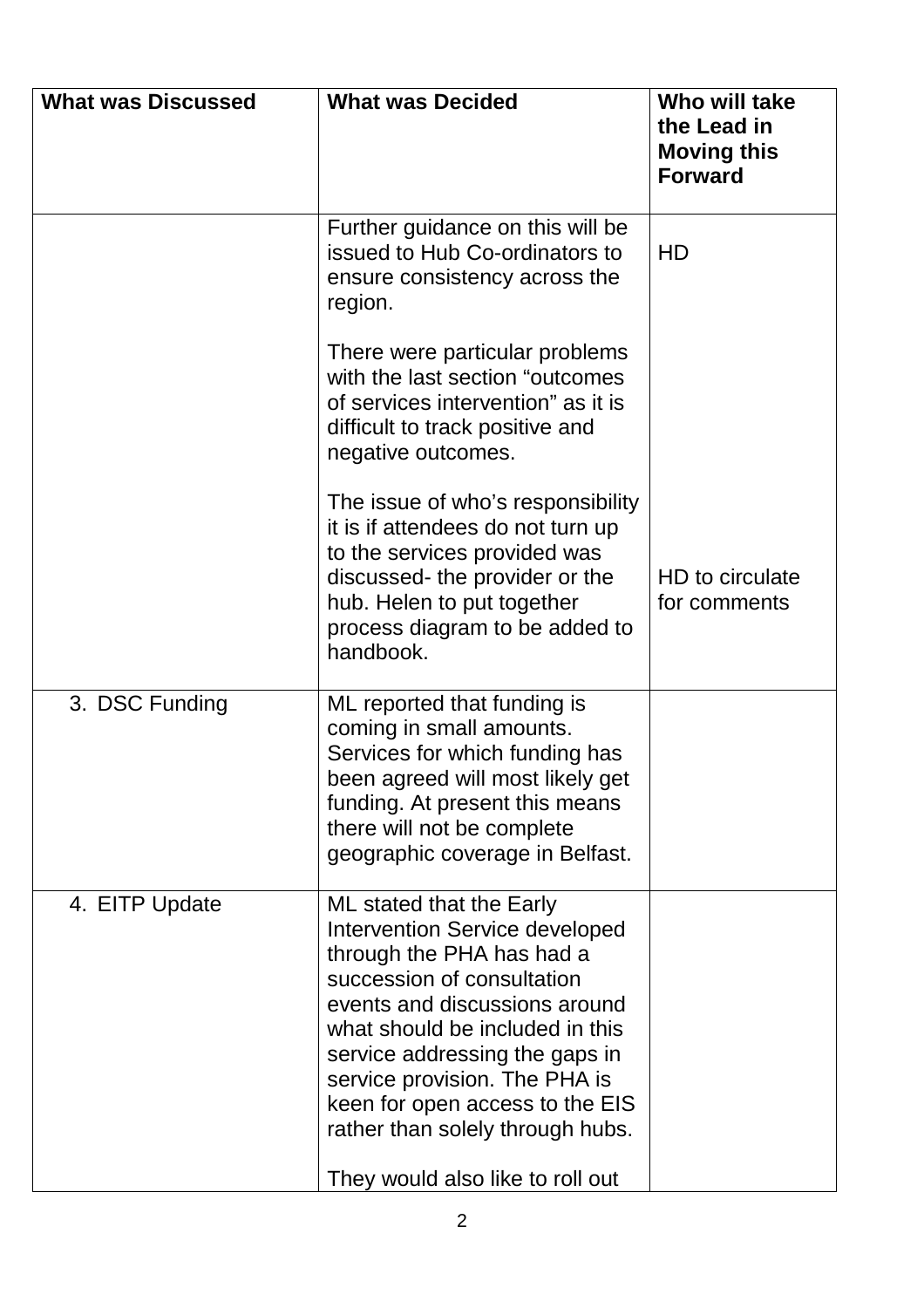| <b>What was Discussed</b>                   | <b>What was Decided</b>                                                                                                                                                                                                                                                | Who will take<br>the Lead in<br><b>Moving this</b><br><b>Forward</b> |
|---------------------------------------------|------------------------------------------------------------------------------------------------------------------------------------------------------------------------------------------------------------------------------------------------------------------------|----------------------------------------------------------------------|
|                                             | evidence- based parenting<br>programmes. The CYPSP has<br>suggested using outcomes<br>groups to determine which<br>programmes would be suitable<br>for each area; however they<br>may decide to commission<br>these themselves.                                        |                                                                      |
| 5. SCIE Review                              | SE-B talked the group through<br>the attached proposal paper.<br>The review will hopefully be<br>finished by May 2015.                                                                                                                                                 | SE-B                                                                 |
| 6. CES Literature<br><b>Review</b>          | ML reported that CES are doing<br>a Lit review around collaborative<br>working at Early Intervention<br>Level.<br>This will probably have same<br>timescale as SCIE review.                                                                                            |                                                                      |
| 7. User Feedback                            | HD told members that she is<br>undertaking a piece of work on<br>user involvement in<br>Newtownabbey. This will involve<br>users who have come through<br>the Hub process. This<br>methodology would then be<br>available for other areas to<br>replicate as required. | HD                                                                   |
| 8. Communication<br>Strategy                | To be discussed at next meeting                                                                                                                                                                                                                                        | <b>HD will circulate</b><br>a summary                                |
| 9. Information Sharing<br>Agreements update | To be discussed at next meeting                                                                                                                                                                                                                                        |                                                                      |
| 10. Standards baseline<br>returns           | To be discussed at next meeting                                                                                                                                                                                                                                        | HD will remind<br>co-ordinators of                                   |